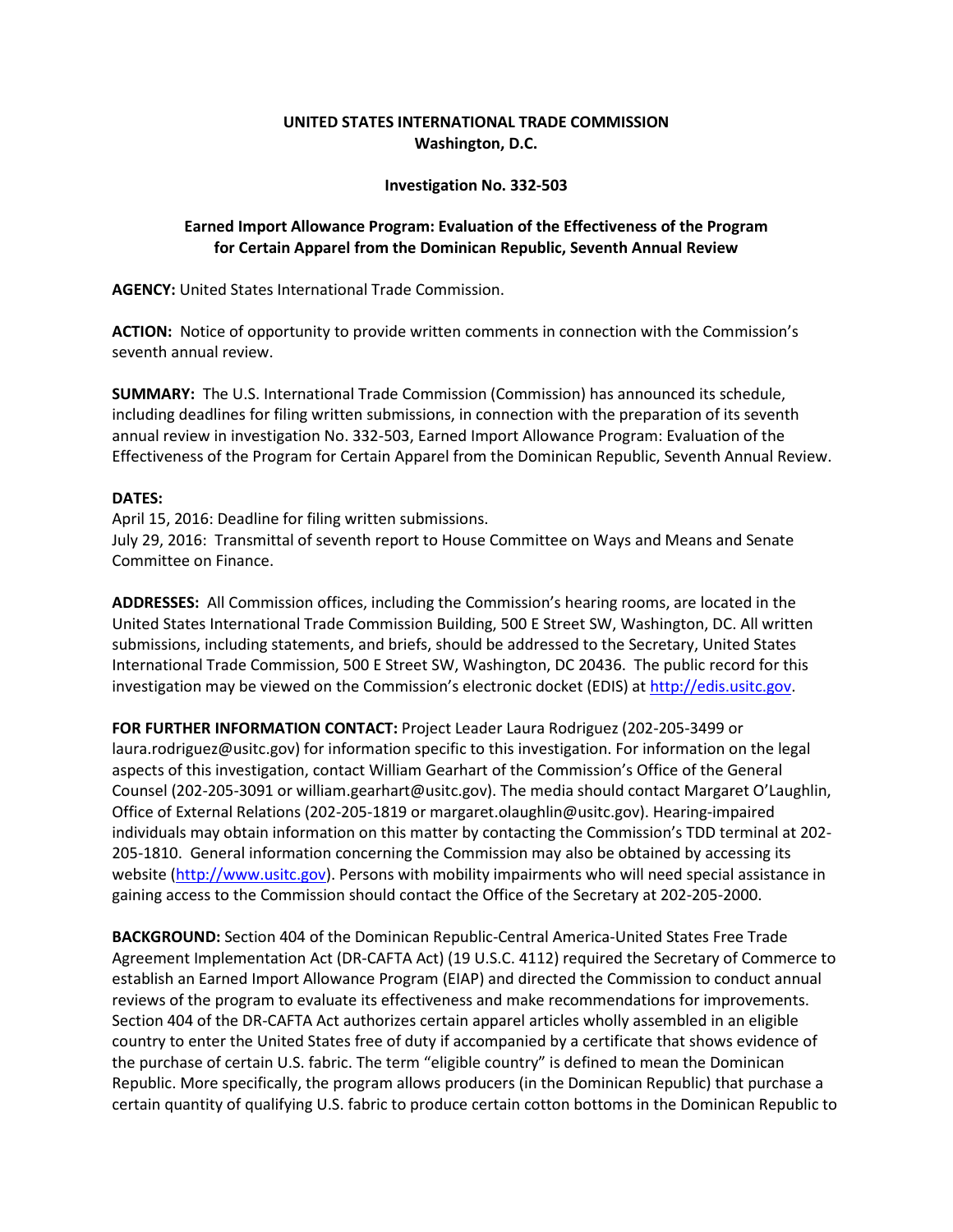receive a credit that can be used to ship a certain quantity of eligible apparel using third-country fabrics from the Dominican Republic to the United States free of duty.

Section 404(d) directs the Commission to conduct an annual review of the program to evaluate the effectiveness of the program and make recommendations for improvements. The Commission is required to submit its reports containing the results of its reviews to the House Committee on Ways and Means and the Senate Committee on Finance. Copies of the Commission's first six annual reviews are available on the Commission's website at www.usitc.gov, including the sixth annual review, which was published on July 24, 2015 (ITC Publication 4544). The Commission expects to submit its report on its seventh annual review by July 29, 2016.

The Commission instituted this investigation pursuant to section 332(g) of the Tariff Act of 1930 to facilitate docketing of submissions and also to facilitate public access to Commission records through the Commission's EDIS electronic records system.

**WRITTEN SUBMISSIONS:** Interested parties are invited to file written submissions concerning this seventh annual review. All written submissions should be addressed to the Secretary, and all such submissions should be received no later than 5:15 pm, April 15, 2016. All written submissions must conform with the provisions of section 201.8 of the Commission's Rules of Practice and Procedure (19 C.F.R. 201.8). Section 201.8 and the Commission's Handbook on Filing Procedures require that interested parties file documents electronically on or before the filing deadline and submit eight (8) true paper copies by 12:00 p.m. eastern time on the next business day. In the event that confidential treatment of a document is requested, interested parties must file, at the same time as the eight paper copies, at least four (4) additional true paper copies in which the confidential information must be deleted (see the paragraph below for further information regarding confidential business information). Persons with questions regarding electronic filing should contact the Office of the Secretary, Docket Services Division (202-205-1802).

Any submissions that contain confidential business information (CBI) must also conform with the requirements in section 201.6 of the Commission's Rules of Practice and Procedure (19 C.F.R. 201.6). Section 201.6 of the rules requires that the cover of the document and the individual pages be clearly marked as to whether they are the confidential or non-confidential version, and that the confidential business information is clearly identified by means of brackets. All written submissions, except for confidential business information, will be made available for inspection by interested parties.

The Commission intends to prepare only a public report in this investigation. The report that the Commission makes available to the public will not contain confidential business information. However, all information, including confidential business information, submitted in this investigation may be disclosed to and used: (i) by the Commission, its employees and Offices, and contract personnel (a) for developing or maintaining the records of this or a related proceeding, or (b) in internal investigations, audits, reviews, and evaluations relating to the programs, personnel, and operations of the Commission including under 5 U.S.C. Appendix 3; or (ii) by U.S. government employees and contract personnel solely for cybersecurity purposes. The Commission will not otherwise disclose any confidential business information in a manner that would reveal the operations of the firm supplying the information.

**SUMMARIES OF WRITTEN SUBMISSIONS:** The Commission intends to publish summaries of the positions of interested persons in this report. If you wish to have a summary of your position included in an appendix of the report, please include a summary with your written submission. The summary may